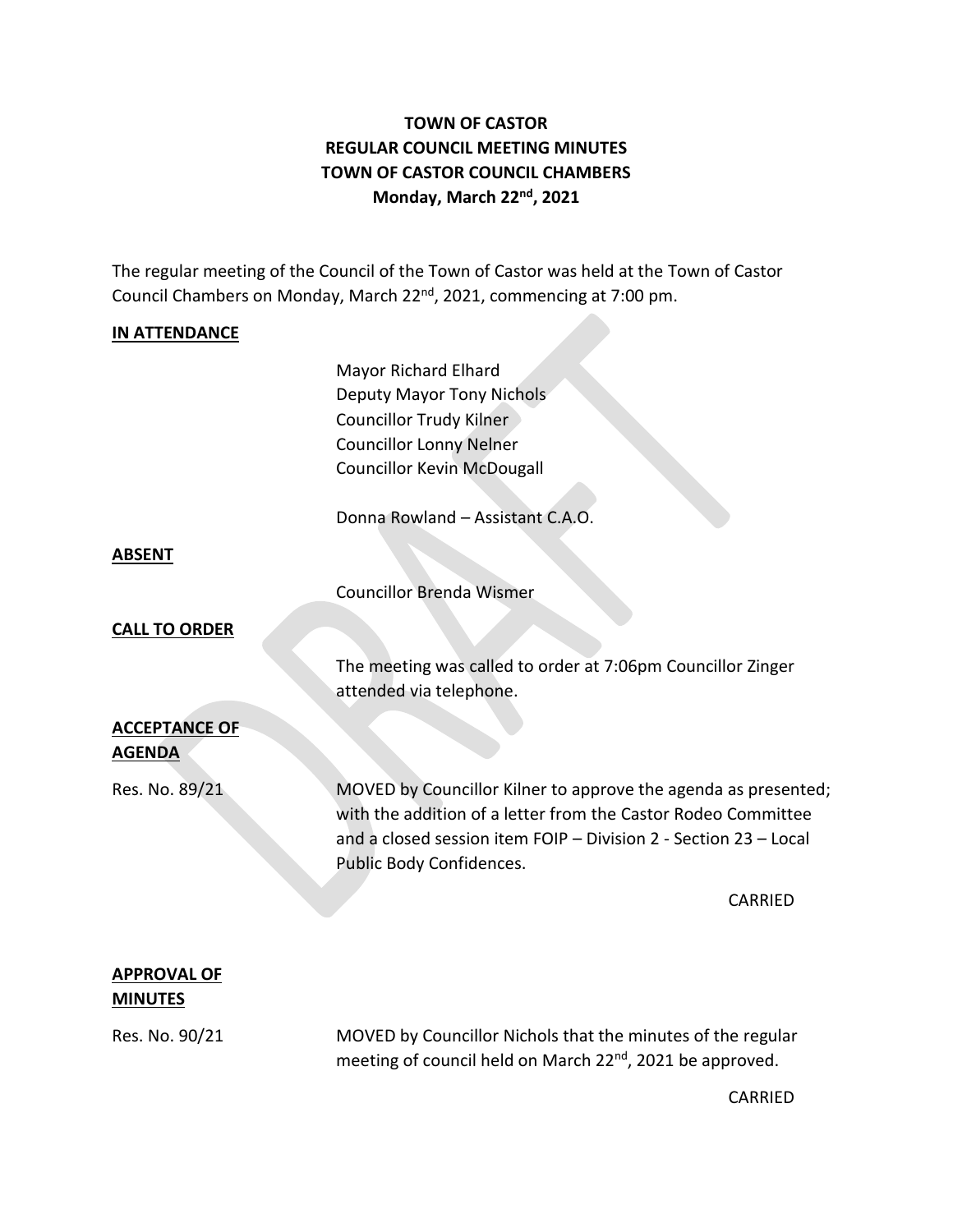## **DELEGATION**

## **FINANCIAL REPORTS**

| Res. No. 91/21        | MOVED by Councillor McDougall that account numbers 26877-<br>26928 be approved for payment and that the list of Accounts be<br>marked Schedule "A" and attached to these minutes of Council. |         |
|-----------------------|----------------------------------------------------------------------------------------------------------------------------------------------------------------------------------------------|---------|
|                       |                                                                                                                                                                                              | CARRIED |
| Res. No. 92/21        | MOVED by Councillor Nelner to accept the cash statement as<br>presented.                                                                                                                     |         |
|                       |                                                                                                                                                                                              | CARRIED |
| Res. No. 93/21        | MOVED by Councillor McDougall to accept the gas reconciliation<br>as presented.                                                                                                              |         |
|                       |                                                                                                                                                                                              | CARRIED |
|                       |                                                                                                                                                                                              |         |
| <b>CORRESPONDENCE</b> |                                                                                                                                                                                              |         |
| Res. No. 94/21        | MOVED by Councillor Nichols to provide funding to the Castor<br>Municipal Library as requested.                                                                                              |         |
|                       |                                                                                                                                                                                              | CARRIED |
| Res. No. 95/21        | MOVED by Councillor McDougall to get back to Ms. Dunkle and let<br>her know we are looking into some of the ideas and let her know<br>we appreciated her letter.                             |         |
|                       |                                                                                                                                                                                              | CARRIED |
| Res. No. 96/21        | MOVED by Councillor Nelner to receive the letter from Municipal<br>Affairs as information.                                                                                                   |         |

CARRIED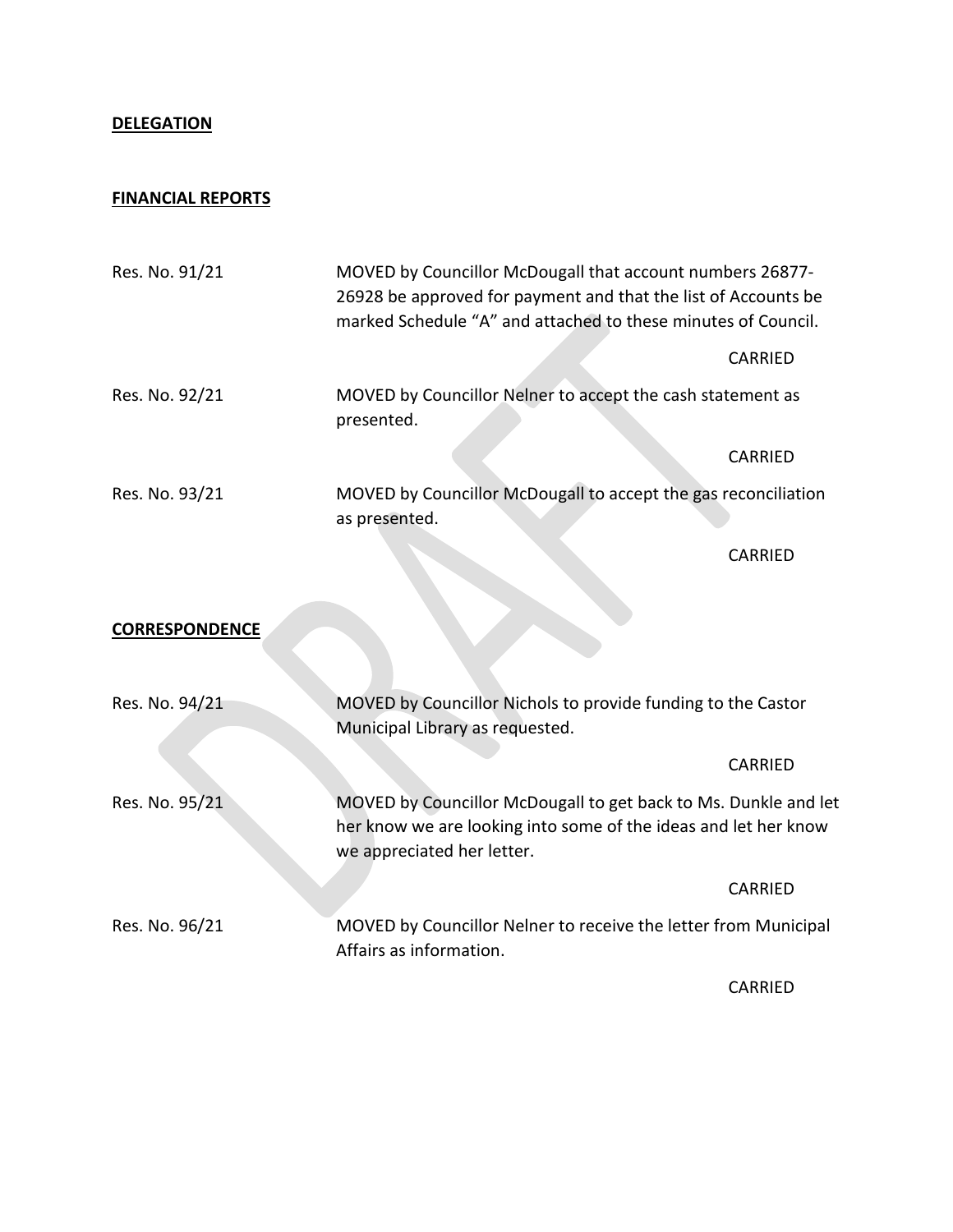# **BYLAW**

| Res. No. 97/21           | MOVED by Councillor Nelner to give first reading to Bylaw #1084 -<br><b>Utility Bylaw</b>                    |         |
|--------------------------|--------------------------------------------------------------------------------------------------------------|---------|
|                          |                                                                                                              | CARRIED |
| <b>BUSINESS</b>          |                                                                                                              |         |
| Res. No. 98/21           | MOVED by Councillor Nichols to transfer the additional funds<br>from reserves and approve the road at 100ml. |         |
|                          |                                                                                                              | CARRIED |
| Res. No. 99/21           | MOVED by Councillor Nelner to be more concise and bring back<br>next meeting with more clarification.        |         |
|                          |                                                                                                              | CARRIED |
| Res. No. 100/21          | MOVED by Councillor Kilner to provide photocopying to the<br>Castor Rodeo Committee for the 2021 Rodeo.      |         |
|                          |                                                                                                              | CARRIED |
| <b>COMMITTEE REPORTS</b> |                                                                                                              |         |
| Res. No. 101/21          | MOVED by Councillor Nelner to accept the Councillor reports for<br>information.                              |         |
|                          |                                                                                                              | CARRIED |
| Res. No. 102/21          | MOVED by Councillor Kilner to accept SMT reports for<br>information.                                         |         |
|                          |                                                                                                              | CARRIED |
| Res. No. 103/21          | MOVED by Councillor Nichols to accept the C.A.O. report for<br>information.                                  |         |
|                          |                                                                                                              | CARRIED |